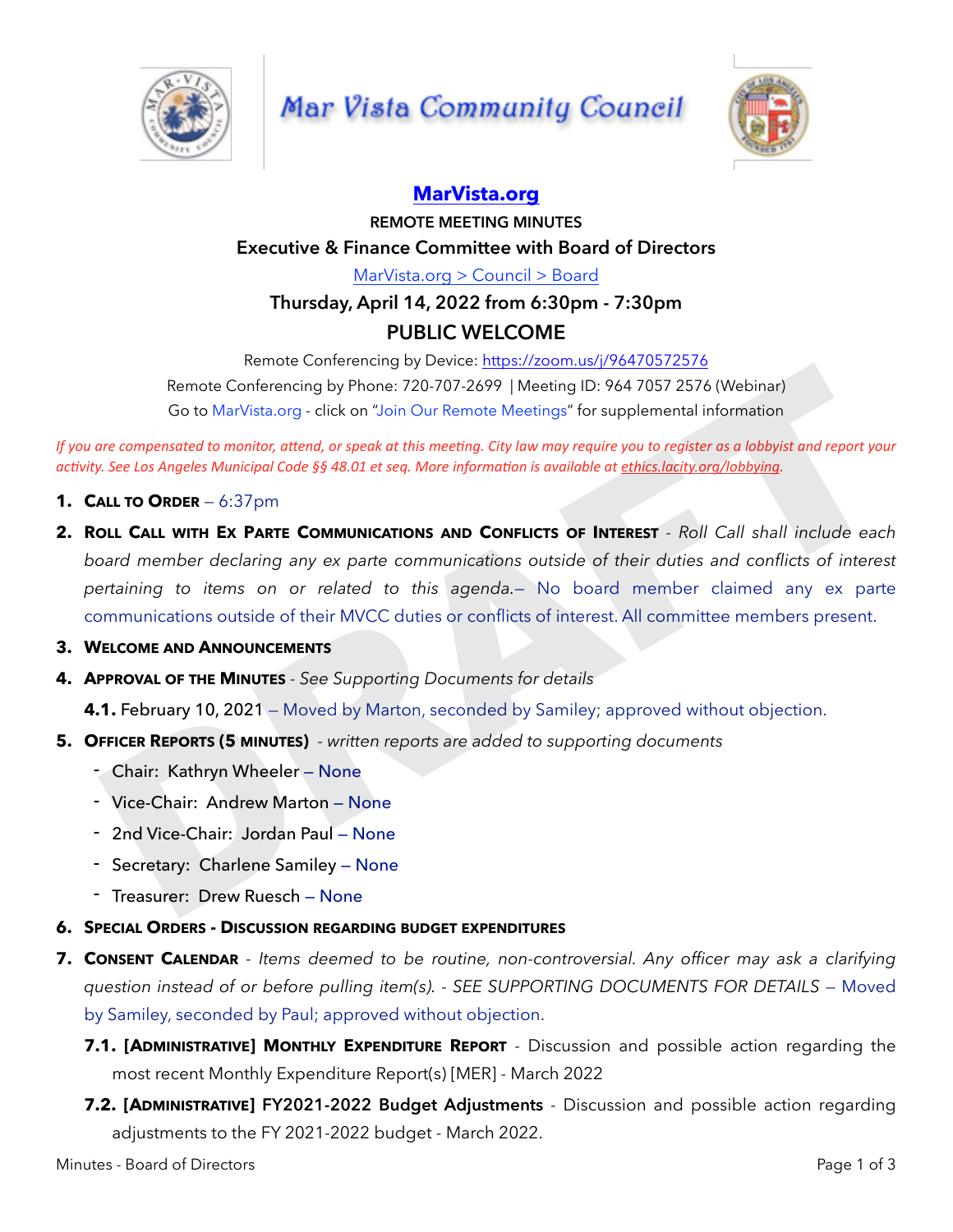## **8. EXCLUDED CONSENT CALENDAR ITEMS**

- **9. STANDARD ORDER OF BUSINESS (30 MINUTES)** *See Supporting Documents for details*
	- **9.1. [FUNDING] FRIENDS OF THE MAR VISTA LIBRARY NEIGHBORHOOD PURPOSE GRANT (NPG)**  Discussion and possible action regarding a Neighborhood Purpose Grant in the amount of \$3,100 to the Friends of the Mar Vista Library to "replace heavily used children's books", purchase a "Literature holder for lobby", and a "revolving dictionary displayer" for the Mar Vista Library. – Moved by Paul, seconded by Marton; approved without objection.
	- **9.2. [FUNDING][T&I] EXPENDITURE FOR MAR VISTA STUMP/TREE REMOVAL** Discussion and possible action regarding an expenditure, not to exceed, \$3,500 for the Bureau of Street Services, Urban Forestry Division to remove stumps/trees from the Mar Vista area. — Moved by Marton, seconded by Paul; approved 3 to 1 (Ruesch); 1 abstention (Samiley); abstentions do not count in the vote tally.
	- **9.3. [POLICY] MAR VISTA POSTAL SERVICE DELAYS** Discussion and possible action regarding the inadequate mail services for residences and businesses of Mar Vista. — Moved by Marton, seconded by Wheeler; approved without objection.
- **10.PUBLIC COMMENTS FOR ITEMS NOT ON THIS AGENDA (15 MINUTES)**  *3 minutes per speaker, if time permits. The MVCC is built on Stakeholder participation and input; especially through our committees (see MarVista.org > Council > Committees). The Brown Act provides for a "part of the meeting where the public can comment on any item of interest that is within the subject matter jurisdiction of the local*  agency." The MVCC is an advisory board to the Los Angeles City Council and, as such, its jurisdiction is *restricted within Los Angeles and most importantly, the Mar Vista Community. Therefore, please keep public comments within the MVCC jurisdiction and on matters that the MVCC may act upon in future meetings. Thank you for your involvement with the MVCC. Please feel free to contact us (info@MarVista.org) if we may be of service.* — Public comment was given. approved 3 to 1 (Ruesch); 1 abstention (Samiley); abstentions do not count in the vote tally.<br>
3. [POLICY] MAR VISTA POSTAL SERVICE [D](mailto:info@MarVista.org)ELAYS - Discussion and possible action regarding the<br>
inadequate mail services for reside

**11.ADJOURNMENT** – 7:01pm; Moved by Marton, seconded by Paul; approved without objection.

**PUBLIC INPUT AT NEIGHBORHOOD COUNCIL MEETINGS** – Since the governor's Executive Order N-29-20 (March 17, 2020) and due to concerns over COVID-19, the Mar Vista Community Council meetings are held virtually. All information to join virtually is located at the top of the agenda. If joining by phone, use Star (\*) 9 to raise your hand when the request for Public Comments is made. Comments from the public on agenda items will be heard only when the respective item is being considered. Comments from the public on other matters not appearing on the agenda that are within the Board's jurisdiction will be heard during the Public Comments for Items NOT on This Agenda period. Please note that under the Brown Act, the Board is prevented from acting on a matter that you bring to its attention during this period; however, the issue raised by a member of the public may become the subject of a future Board meeting. Public comment is limited to 3 minutes per speaker, unless adjusted by the presiding officer of the Board. Use the Zoom Link and phone numbers listed at the top of this agenda.

**NOTICE TO PAID REPRESENTATIVE** - If you are compensated to monitor, attend, or speak at this meeting City law may require you to register as a lobbyist and report your activity. See Los Angeles Municipal Code. 48.01 et seq. More information is available at [ethics.lacity.org/lobbying](http://ethics.lacity.org/lobbying). For assistance, please contact the Ethics Commission at (213) 978-1960 or [ethics.commission@lacity.org](mailto:ethics.commission@lacity.org).

**PUBLIC POSTING OF AGENDAS** - Agendas are posted for public review at Mar Vista Recreation Center, 11430 Woodbine Street, Mar Vista, CA 90066 or [MarVista.org](http://MarVista.org).

**SUBSCRIBE** to our agendas via email through the Los Angeles City's Early Notification System at [https://www.lacity.org/government/subscribe-agendasnotifications/](https://www.lacity.org/government/subscribe-agendasnotifications/neighborhood-councils) [neighborhood-councils.](https://www.lacity.org/government/subscribe-agendasnotifications/neighborhood-councils)

**THE AMERICAN WITH DISABILITIES ACT**- As a covered entity under Title II of the Americans with Disabilities Act, the City of Los Angeles does not discriminate on the basis of disability and, upon request, will provide reasonable accommodation to ensure equal access to its programs, services and activities. Sign language interpreters, assistive listening devices and other auxiliary aids and/or services, may be provided upon request. To ensure availability of services, please make your request at least 3 business days (72 hours) prior to the meeting you wish to attend by contacting the Department of Neighborhood empowerment by email: [NCSupport@lacity.org](mailto:NCSupport@lacity.org) or phone: (213) 978-1551.